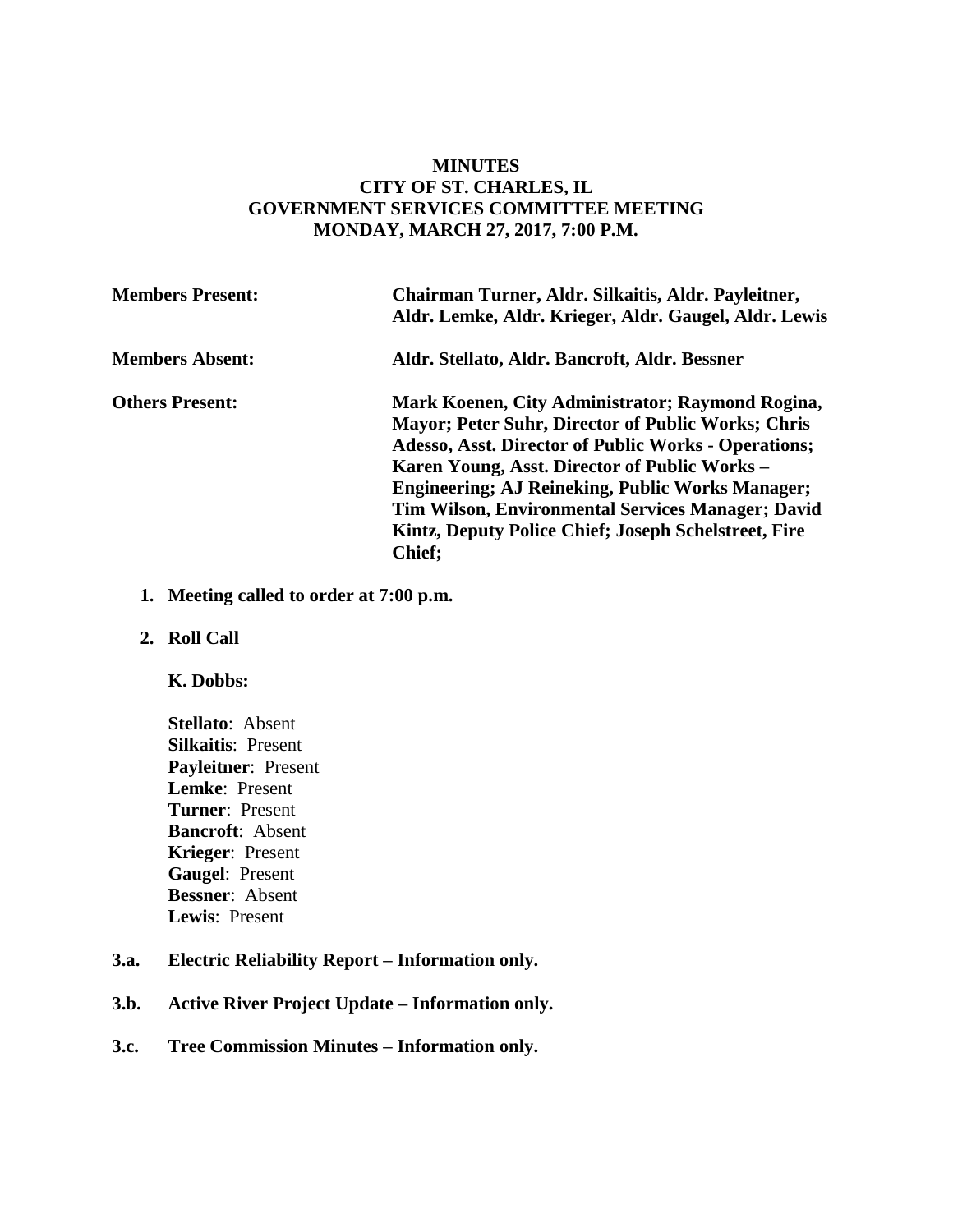## **4.a. Recommendation to approve Street and Parking Lot Closures and Use of Amplification Equipment for the 2017 Fox Valley Marathon.**

**Deputy Chief Kintz presented**. This is the 8<sup>th</sup> Annual Marathon for Advocate Healthcare Fox Valley and the date is Sunday, September 17. The layout will be similar to last year with the start and finish on the Illinois Street Bridge going down First Street and returning up Riverside. We will have the same street closures and traffic plan. The CASA Kids Marathon is also proposed for Saturday, September 16; there will be a short street closure between First Street and the Fox River to accommodate that.

The event sponsors are requesting the use of the amplification system; we do know the start and finish line is on the bridge and we have asked them to be considerate of the neighbors, knowing that will take place during the early morning hours. The sponsors will also ensure advance notification for the Downtown area.

We do have a representative from the event here if there are any questions. If not, Staff recommends approval for this event.

No further discussion.

Motioned by Aldr. Lemke, seconded by Aldr. Payleitner. Approved by voice vote. **Motion carried**

### **4.b. Recommendation to approve Street Closure for Baker Memorial Church Car Washes to be held on May 20 and July 15, 2017.**

**Deputy Chief Kintz presented.** This is the second year in a row that the Church is requesting to hold the car washes to fund a mission trip. The car washes are from 9:00 a.m. to 12:00 p.m. The organizets are requesting to close N. North Avenue from E. Main to Cedar Avenue. This is the exact same closure that we do for the Farmers Market.

No further discussion.

Motioned by Aldr. Krieger, seconded by Aldr. Lemke. Approved by voice vote. **Motion carried**

### **4.c. Recommendation to approve a Purchase Order with Brandonisio & Company for St. Charles Police Public Safety Training Facility Range Maintenance.**

**Deputy Chief Kintz presented.** Our range has been open since 2012 and we need to do our maintenance project. We will be bringing in specialized equipment to go into the berm to recover the rounds and restore it. The total project is expected to take one week. We put out an RFP and solicited proposals from five different companies. Being that this is a highly specialized process, we only received two proposals back. This is a budgeted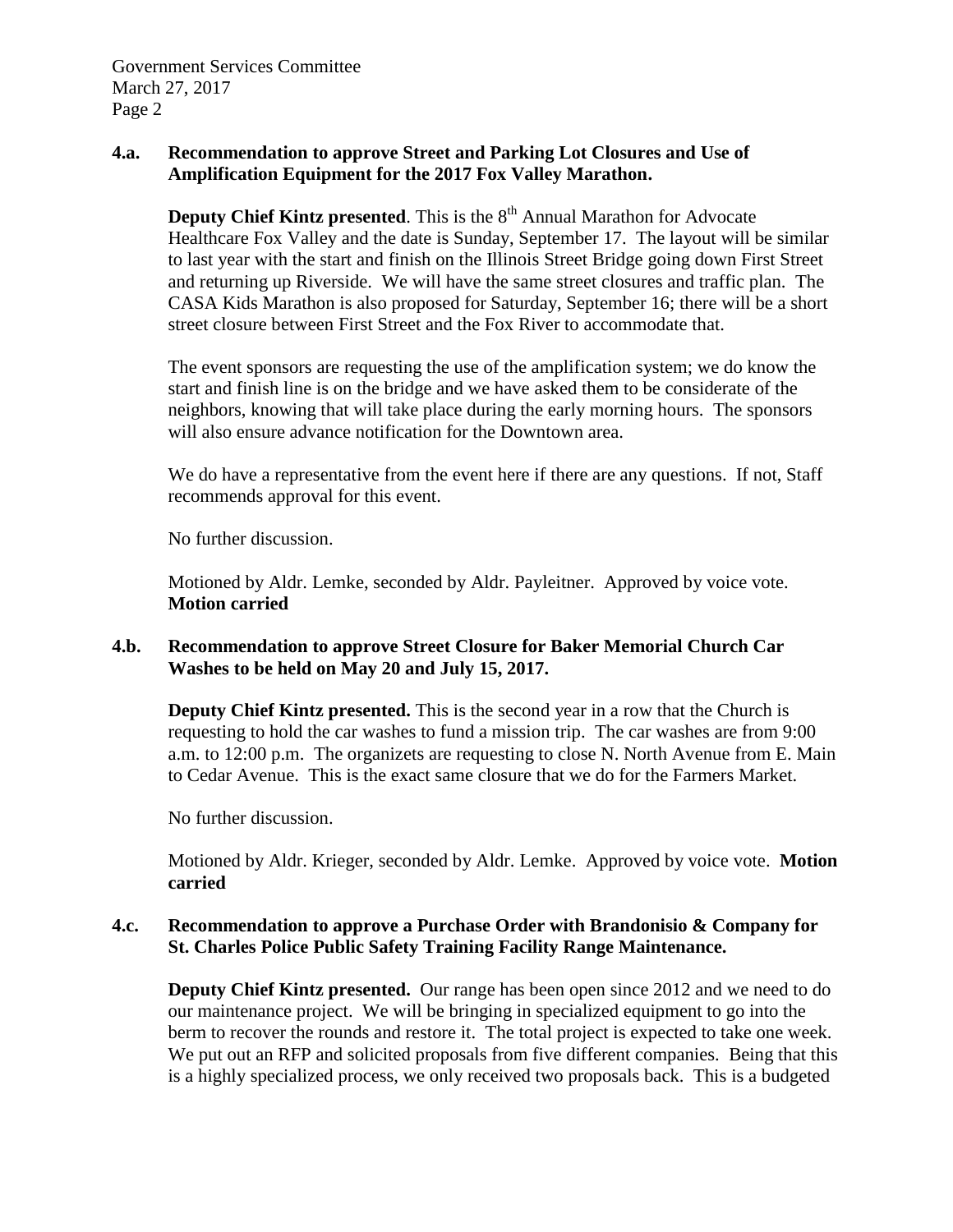> item and bids came in under budget. The total cost will be covered by the range revenue from the fee that we charge the police departments to use it.

> Staff recommends approval for a Purchase Order with Brandonisio & Company in the amount of \$34,950. Keep in mind that the bullets we collect from the berm will be sold for scrap and we get a credit for that material as well.

**Aldr. Gaugel**: How is the scrap accounted for? Does the Police Department take care of it or does Brandonisio and they give you what it was? Do we verify anything?

**Deputy Chief Kintz**: They take care of it; but based on the number of rounds shot, we do have an estimate of what it should be.

No further discussion.

Motioned by Aldr. Gaugel, seconded by Aldr. Krieger. Approved by voice vote. **Motion carried**

## **4.d. Recommendation to approve Parking Lot, Street Closure and Use of Amplification Equipment for St. Charles Cruise Nights.**

**Deputy Chief Kintz presented.** The Chamber of Commerce is asking to host Cruise Nights for the seventh year. The locations and closures are the same as last year with locations on Riverside and Walnut Avenue. They are requesting the use of barricades and they will have electric hooked up for the amplification equipment. Public Works and Police Assistance will be handled by on-duty personnel.

Last year there was a liquor component to this event, they are not bringing it with this application, so this is just for the street closures and amplification at this time. The liquor component will be handled later.

**Aldr. Payleitner**: Has the liquor component been pulled or are they just late in submitting it?

**Deputy Chief Kintz**: It is just late; I believe it will be the same as it has been before.

No further discussion.

Motioned by Aldr. Payleitner, seconded by Aldr. Silkaitis. Approved 5 to 4 by roll call vote. **Motion carried**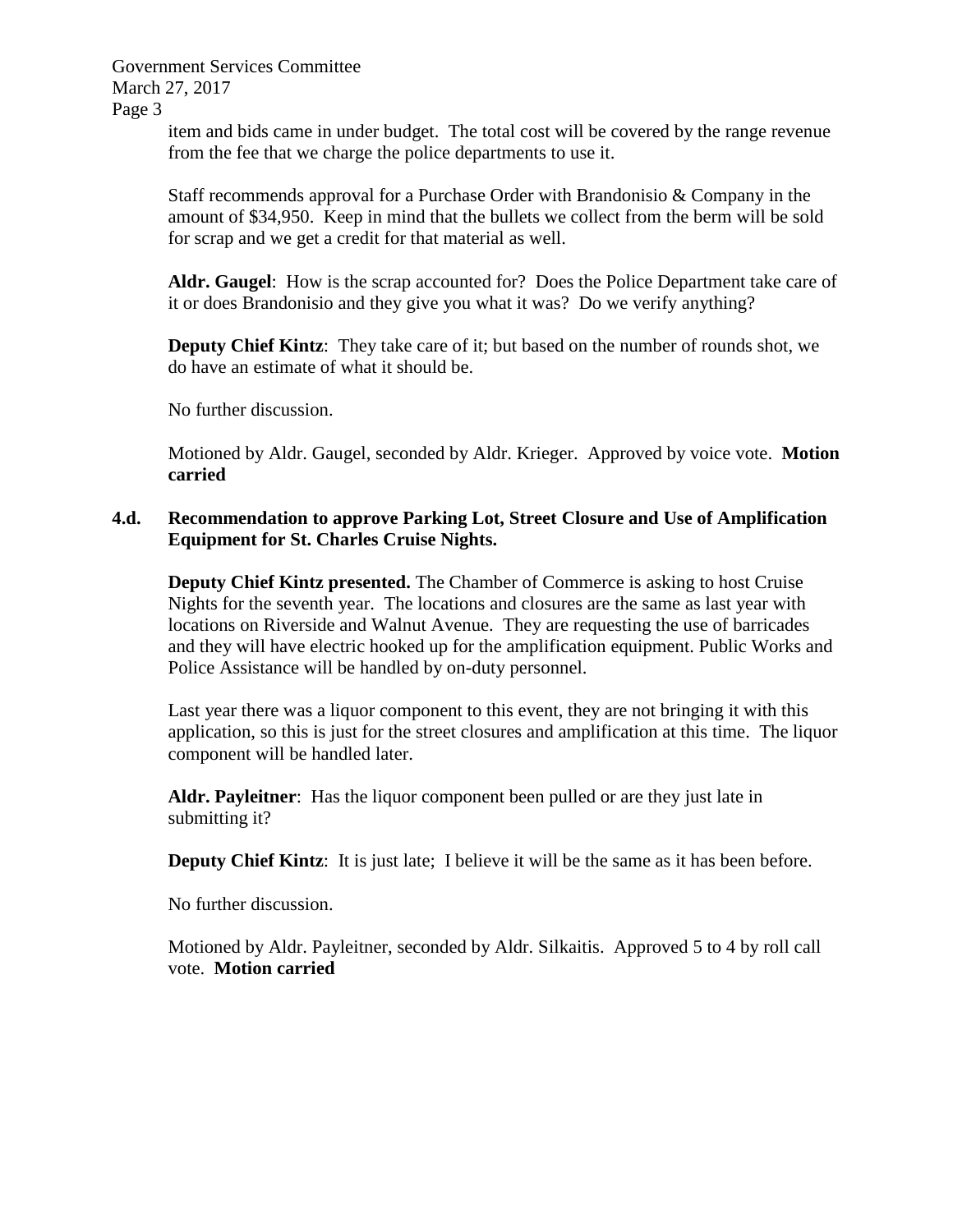## **5.a. Consideration and Approval of Business Terms for an RFP to Sell the City Owned Building at 107-109 East Main Street (Former George's Sport).**

**Peter Suhr presented.** This is a continuation of the discussion we had last month wherein we decided it would be best to try to sell this property. We are going to use the same process that we used to market and sell the Dunham Hunt House at 304 Cedar Avenue, which is to prepare a proposal available to potential purchasers. This process is the most streamlined and will give us the ability to provide specific conditions for the sale. During last month's discussion, there were two common themes; first, to be an expeditious as possible, and second, you wanted the ability to provide conditions or terms for the sale of the property. The Request for Proposal process will allow us to do that.

Included in your packet is an attachment called Conditions of Sale which contains the basic information, but also a section titled "Basic Conditions of Sale" which was added in response to the feedback that we received from you. When the City originally purchased the former George's building in 2012 with the intent to utilize the building as a compliment to the Arcada Theater. Considering the existing building is in the Central Historic District, any modifications to the building would be subject to Historic Commission review, so in the proposal we are asking the proposer to consider a façade design which is complimentary to the existing Arcada Theater and be considerate of the existing George's façade and/or representative of the Historic architecture in the center of the Historic District. We also want to make sure that time is of the essence; the proposer shall include as part of their offer a proposed schedule for redevelopment and the City will consider proposals which are ready to develop the existing property quickly.

**Aldr. Lemke**: The Historic Preservation Group talked about drainage in the area between them, Riverside Counseling and the Arcada. I think it should be clear to the purchaser that there are drainage issues and regrading of that area behind the building. I believe that is consistent with what your architect told us was an issue.

**Mr. Suhr**: I can add that to the proposal.

**Chairman Turner**: Does the Historic Commission want to comment on this?

**Kim Malay**, 526 S. 16<sup>th</sup> Street, St. Charles. I would like to thank the City Council for taking this action. We have a Historic Preservation Ordinance and I think this is showing that you are willing to follow your own Ordinance, so I commend you for that.

It is our understanding there is a TIF in place and that this property is part of that as well as the Rehabilitation Program; is that correct?

**Mr. Suhr**: I don't believe we have that as part of the RFP, but certainly that decision will be open.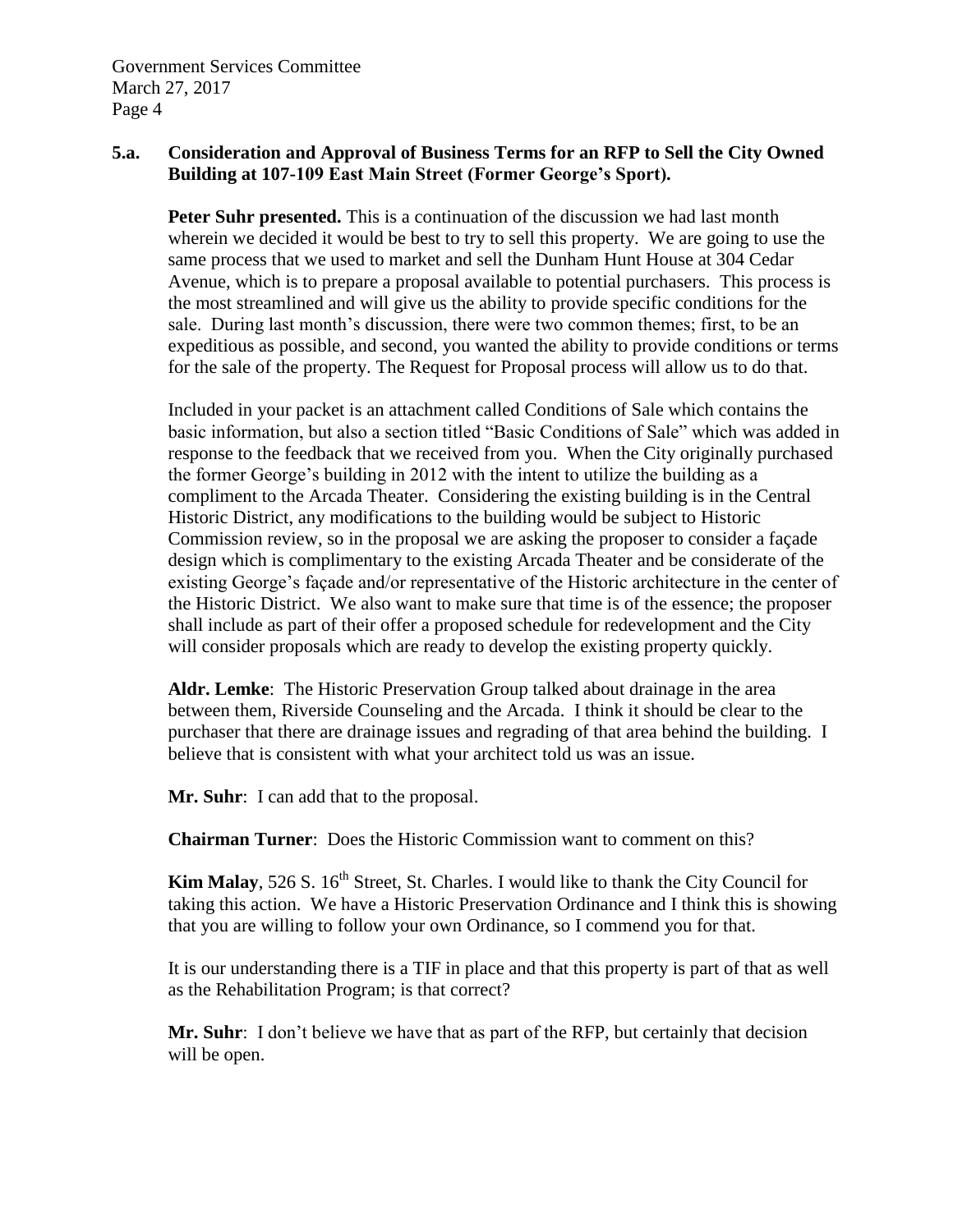**Chairman Turner**: So everything is on the table when it comes to the TIF and the rehabilitation programs we have downtown?

**Mr. Suhr**: That is correct.

No further discussion.

Motioned by Aldr. Lemke, seconded by Aldr. Krieger. Approved by voice vote. **Motion carried**

### **5.b. Recommendation to approve Lease Agreement for Baker Memorial United Methodist Church of St. Charles Parking Lot.**

**Peter Suhr presented.** Since 1999, the City has leased the parking lot near Cedar Avenue from Baker Methodist Church. The existing 10 year lease is due to expire this June. Therefore, staff and the Baker Church are seeking your approval to enter into another ten year lease with essentially the same terms that we have had since 1999. The relationship between us has been very cooperative and there have been no past problems; Attorney McGuirk has reviewed the agreement and therefore we recommend approval of a Lease Agreement for the Baker Memorial United Methodist Church of St. Charles Parking Lot as attached in your packet.

No further discussion.

Motioned by Aldr. Krieger, seconded by Aldr. Gaugel. Approved by voice vote. **Motion carried**

### **5.c. Presentation of Urban Forestry Management Plan – Information only.**

**AJ Reineking presented.** On behalf of the Tree Commission, I'm excited to present to you the City's Urban Forestry Management Plan. One of the Tree Commission's duties as outlined in Chapter 12.2 of City Code pertaining to trees and shrubs call out a responsibility of the Tree Commission to develop an Urban Forestry Plan, which is essentially an outline for the proper maintenance and care of the City's parkway trees.

The Urban Forest Management Plan is presented in your packet and exceeds the intention of our Ordinance. While there are many short term goals, the plan focuses on the City's Urban Forest for a period of 25 years with proper maintenance, planting and removal practices at the forefront. Several of the program and procedures as outlined in the plan are simply documentation of our current practices or procedures or recitals of our current policies.

Several other goals of the plan identify opportunities to enhance our existing operations. Such programs include regularly updating the tree inventory or conducting routine risk assessments for the City's Urban Forest. This will reduce the City's risk exposure and ensure that new trees that may pose a threat to persons or property and be addressed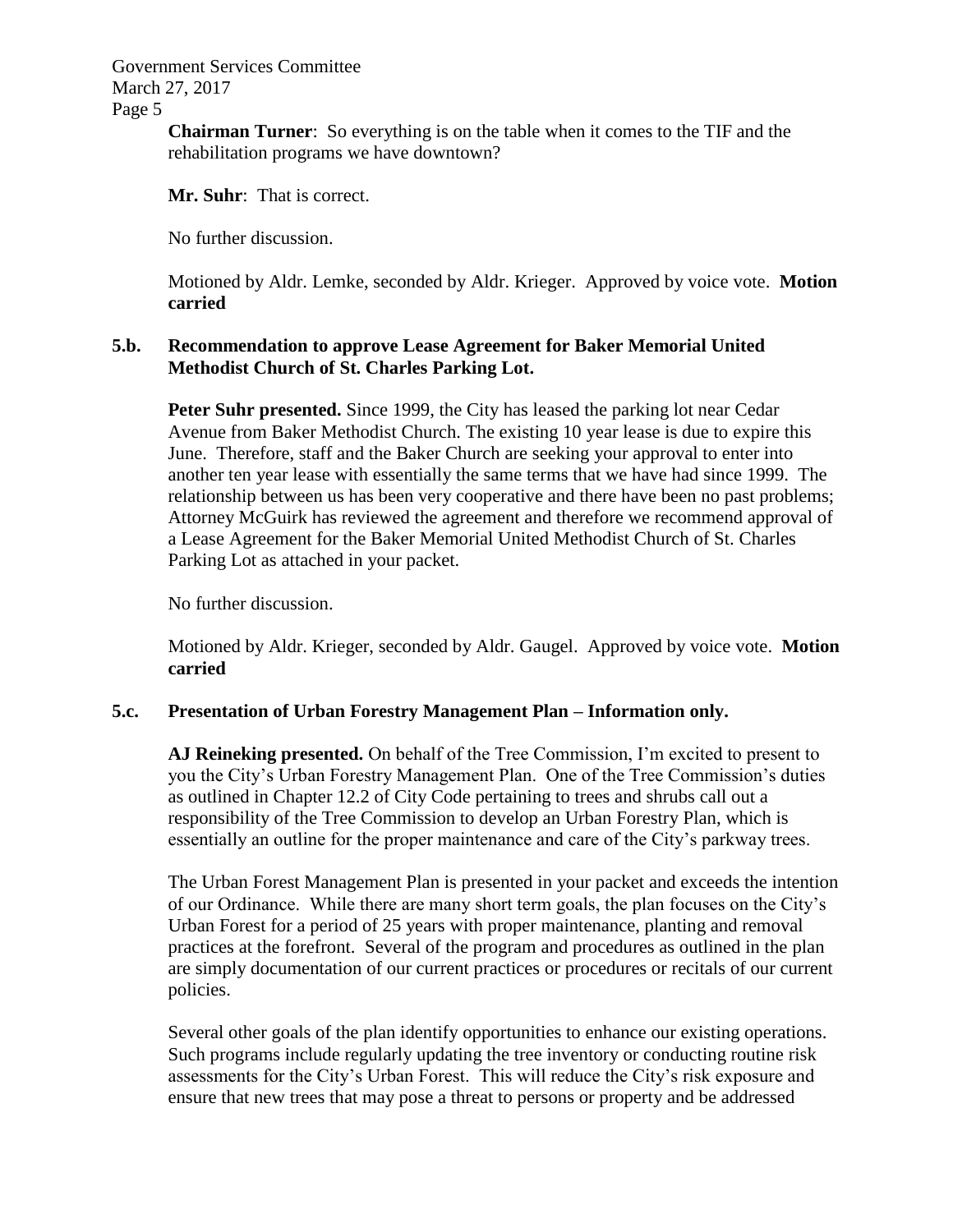> before hazard is realized. We are currently working with our IS Department to develop a mobile platform that will enable us to update our risk assessment and our inventory from the field and will sync with our GIS Database.

> The plan is designed for implementation by the City but is written with all audiences in mind; each program is explained in detail in a way that even a lay person can understand but it calls out the policies and procedures for reference by City Staff. The City has been a proud Tree City USA for 19 years and the Tree Commission has prepared a document to give St. Charles the opportunity to be a premier community in terms of Urban Forestry and the ability moving forward.

I'm joined tonight by Ralph Grathoff and Suzi Meyers of the Tree Commission

**Ralph Grathoff**; 1402 S. 10<sup>th</sup> Street, St. Charles. It's great to have a manual for all the trees that we just bought and I'm glad the Tree Commission could get this done with the City's help. I just want to say thank you to the staff at the City.

**Aldr. Lewis**: This is a very detailed document; thank you for all the work and effort. Where will this be available for residents?

**Mr. Reineking**: It will be posted on the City's website and will be in our blog article.

**Aldr. Lemke**: We had 10 ash trees removed on my street and they were all replaced with Honey Locusts, so if we want diversity, we need to spread the species around.

**Aldr. Payleitner**: Is there anyone available for residents with questions on private property, understanding the liability and removal costs would be on them?

**Mr. Reineking**: Generally if a resident calls and asks for the Arborist to look at a private tree for an opinion, our Arborist will go out and meet with them to provide a recommendation.

**Aldr. Silkaitis**: In this document it lists unacceptable species, but that is only on public right-of-way, correct? A homeowner can still plant anything?

**Mr. Reineking**: Yes.

**Aldr. Gaugel**: I think this is an outstanding document; there is a lot of time and work that went into it and it's fantastic. I would like to see the City be more aggressive with Community outreach to reinforce all the work that has been done here and make residents aware of the resources available to them.

**Aldr. Krieger**: During the Ash tree problem, the City came and looked at dead trees on private property and was even a great assistance in getting one removed.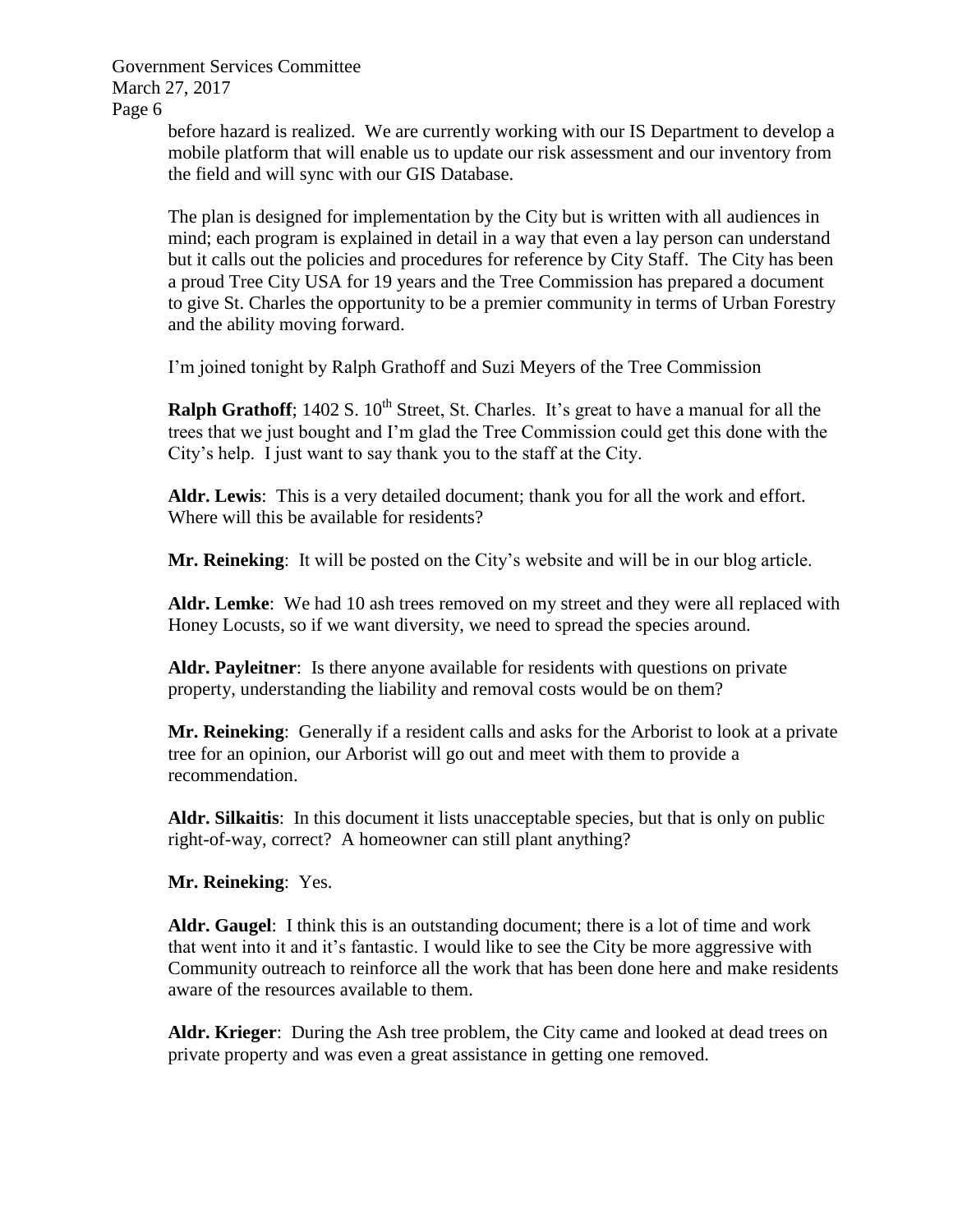Government Services Committee March 27, 2017

Page 7

**Mayor Rogina**: I agree. Public Works is always very helpful, even with trees on private property; I get several compliments regarding that.

No further discussion.

## **5.d. Presentation of Smart Thermostat Program – Information only.**

**Tom Bruhl presented.** We are going to be rolling out a residential smart thermostat program; I'll first talk about the IMEA Grant Funding for energy efficiency programs, the programs they have and what we are using them, and then I'll talk about how we are doing something new for our residents.

Every year, the City is allocated \$120,000 from IMEA; this is our fifth year. To date, residential customers have only had access to our refrigerator rebate program. We have received a lot of requests for a smart thermostat program which is consistent with what ComEd and Nicor do. I worked with IMEA to give us a \$10,000 grant to run a City Smart Thermostat Program.

A smart thermostat is Wi-Fi connected so it's accessible to you remotely, but in terms of Nest, it is also a Google product and they have analytics that they run to help make your house as efficient as possible. It learns your patterns and adjusts your schedule accordingly; it uses motion sensors to know when you are not home for a long period of time and there are a number of statistic reports that you can get monthly.

**Aldr. Lewis**: Who else gets this information besides you?

**Mr. Bruhl**: It goes to your personal e-mail.

**Aldr. Lewis**: So IMEA doesn't keep track of this information?

Mr. Bruhl: No, but of course Google does.

**Aldr. Lewis**: So it's out there for other people to try to sell you other products.

**Mr. Bruhl**: I've been on this program since 2012; I'm not getting marketed for anything else besides other Google products that are also Wi-Fi connected such as smoke alarms and cameras.

**Aldr. Lewis**: What condition does a refrigerator have to be in in order to participate in the Refrigerator Rebate Program?

**Mr. Bruhl**: Theoretically it has to work, but it doesn't have to be a certain age.

**Aldr. Lemke**: Can this be accessed through any smart phone, or only a particular phone?

**Mr. Bruhl**: It can be accessed with any smart phone; the app is free from the App Store.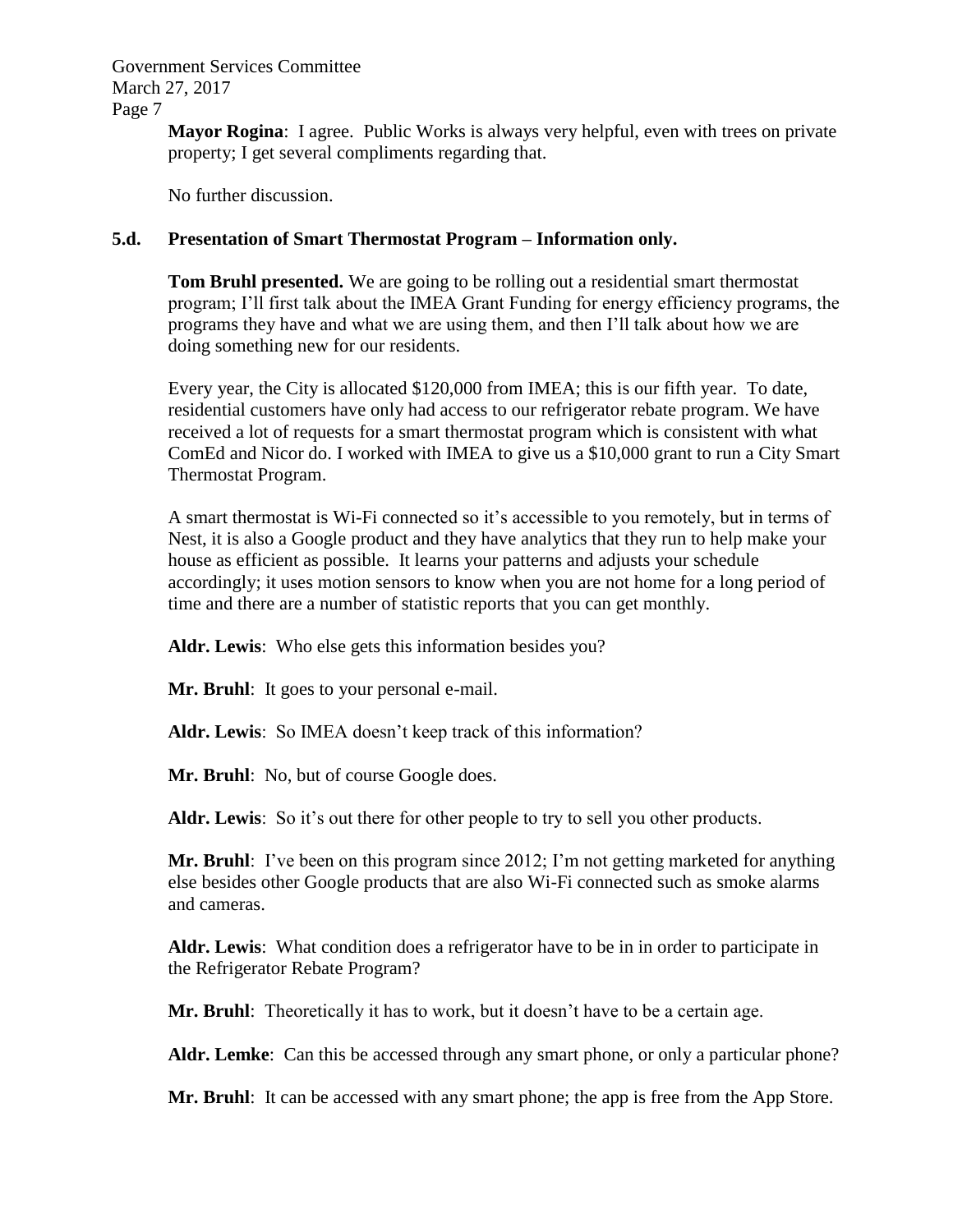**Aldr. Payleitner**: What are we doing with the \$10,000 grant?

**Mr. Bruhl**: We are matching ComEd's Program wherein we will reimburse you \$50 on your utility bill when you provide us with a valid receipt, so this grant funding will allow us to reimburse 200 customers. Nicor has the same program, so you can get a \$50 reimbursement on your gas bill from them as well. ComEd also asks people to modify their thermostat on peak days; they watch how your house gets hot and cold and they will pre-cool your house before peak energy consumption so it can coast through without your air conditioner running through those peak hours. However, if you don't like the temperature, you can always manually change it – you aren't locked out. On postimplementation surveys, people report noting very little difference. We don't have that process in place, but we have it available to us should we want to do it.

We plan to start this program tomorrow, March 28, and we have a campaign ready to go.

**Chairman Turner**: Will this work on any age furnace?

**Mr. Bruhl**: This will work with anything that has a normal thermostat.

No further discussion.

## **5.e. Recommendation to approve Recommendation to approve Purchase Order with CG Power Systems for Legacy Substation Transformer.**

**Tom Bruhl presented.** Purchasing went out for bid and received six bid responses for a new transformer. CG Power Systems have provided transformers to us in the past, most notably the one at Donnelly and one at Red Gate. We have not had any maintenance or reliability issues with them so far and we are putting one in service at Prairie Street as we speak.

CG met all the bid requirements and they offered the lowest like of unit cost.

**Aldr. Gaugel**: There is a field on your evaluation sheet that has "Life Cycle Cost Losses". What is that made up of without getting overly technical?

**Mr. Bruhl**: The transformers, just by being energized, lose some energy. They are not a perfect transmitter of power from one voltage to the other, so we can put a value on those kilowatt hours that are lost to the unit being on. We did a project for the next 20 years of what the kilowatt hours are going to cost us through IMEA and then we can apply that to sort out the cost of the unit.

**Mr. Gaugel**: Basically the scenario that plays out in this bid, because there was a lower bidder but after you factor in that it's not as efficient a unit.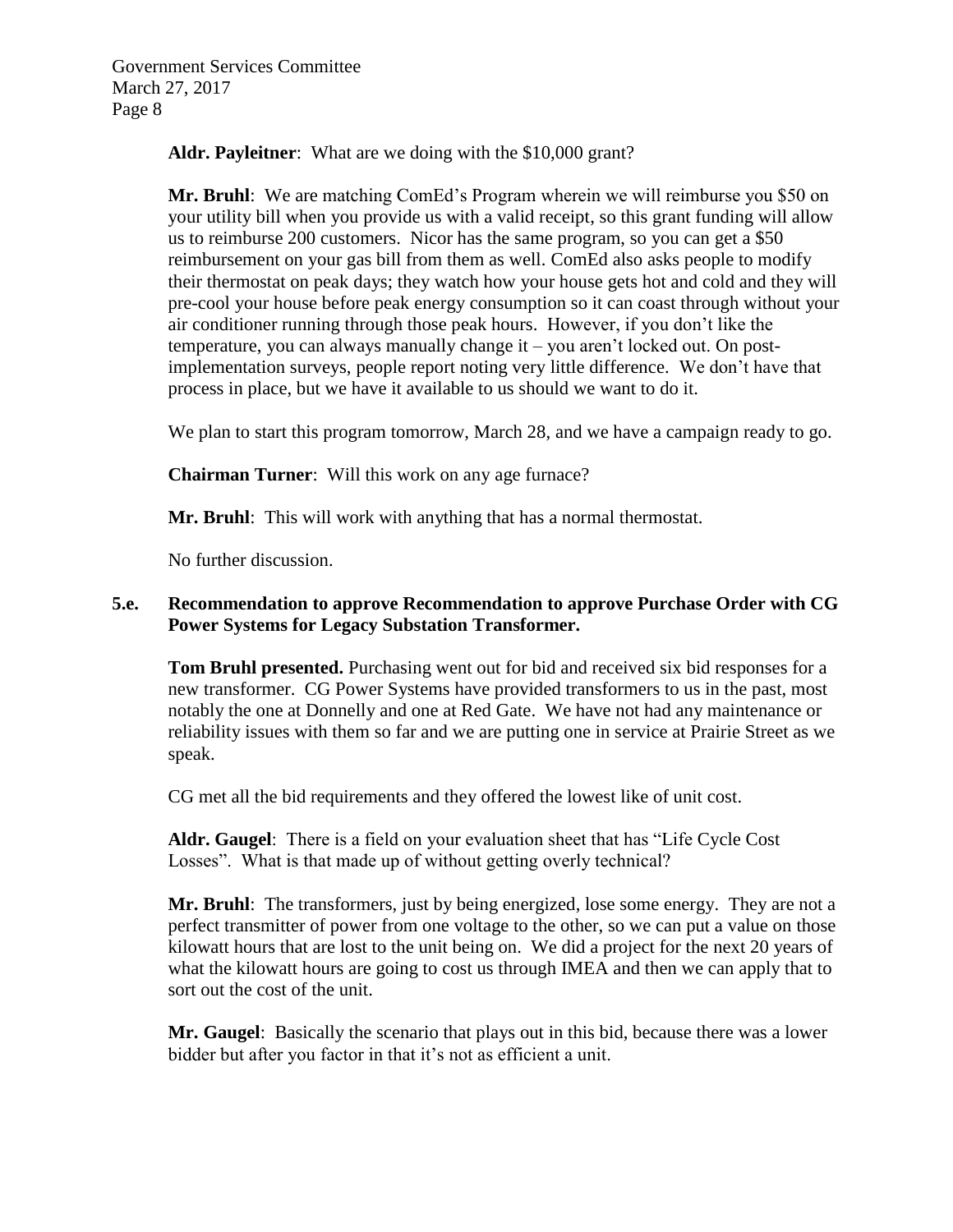Government Services Committee March 27, 2017

Page 9

**Mr. Bruhl**: Correct; it's not very much lower and the other one is a rebuilder by St. Louis.

Aldr. Silkaitis: So it is the transformer efficiency?

**Mr. Bruhl**: Correct.

**Aldr. Silkaitis**: When you spec it out, is that part of the bid?

**Mr. Bruhl**: Yes, because they can change the material, the coil, they can make a number of different changes to their design and they are maximizing the total life cost.

**Chairman Turner**: Kristi, please call a roll.

**K. Dobbs**:

**Payleitner**: Yes **Lemke**: Yes **Bancroft**: Absent **Krieger**: Yes **Gaugel**: Yes **Bessner**: Absent **Lewis**: Yes **Stellato**: Absent **Silkaitis**: Yes

No further discussion.

Motioned by Aldr. Gaugel, seconded by Aldr. Silkaitis. Approved by roll call vote. **Motion carried**

## **5.f. Recommendation to approve Purchase Order with V&S Schuler Engineering, Inc. for Legacy Substation Bus Work and Structures.**

**Tom Bruhl presented.** The City retained an engineering firm named BHMG from St. Charles to design the structural and bus to take the power from the transformer out to the field. Purchasing went out for bid and received five responses for the design and fabrication of that bus structure and support. BHMG then reviewed the proposals including V&S Schuler who we have not used before and provided a positive recommendation.

Staff recommends approval of a Purchase Order with V&S Schuler Engineering for the Legacy Substation Bus Work and Structures in the amount of \$187,997.

**Chairman Turner**: Kristi, please call a roll.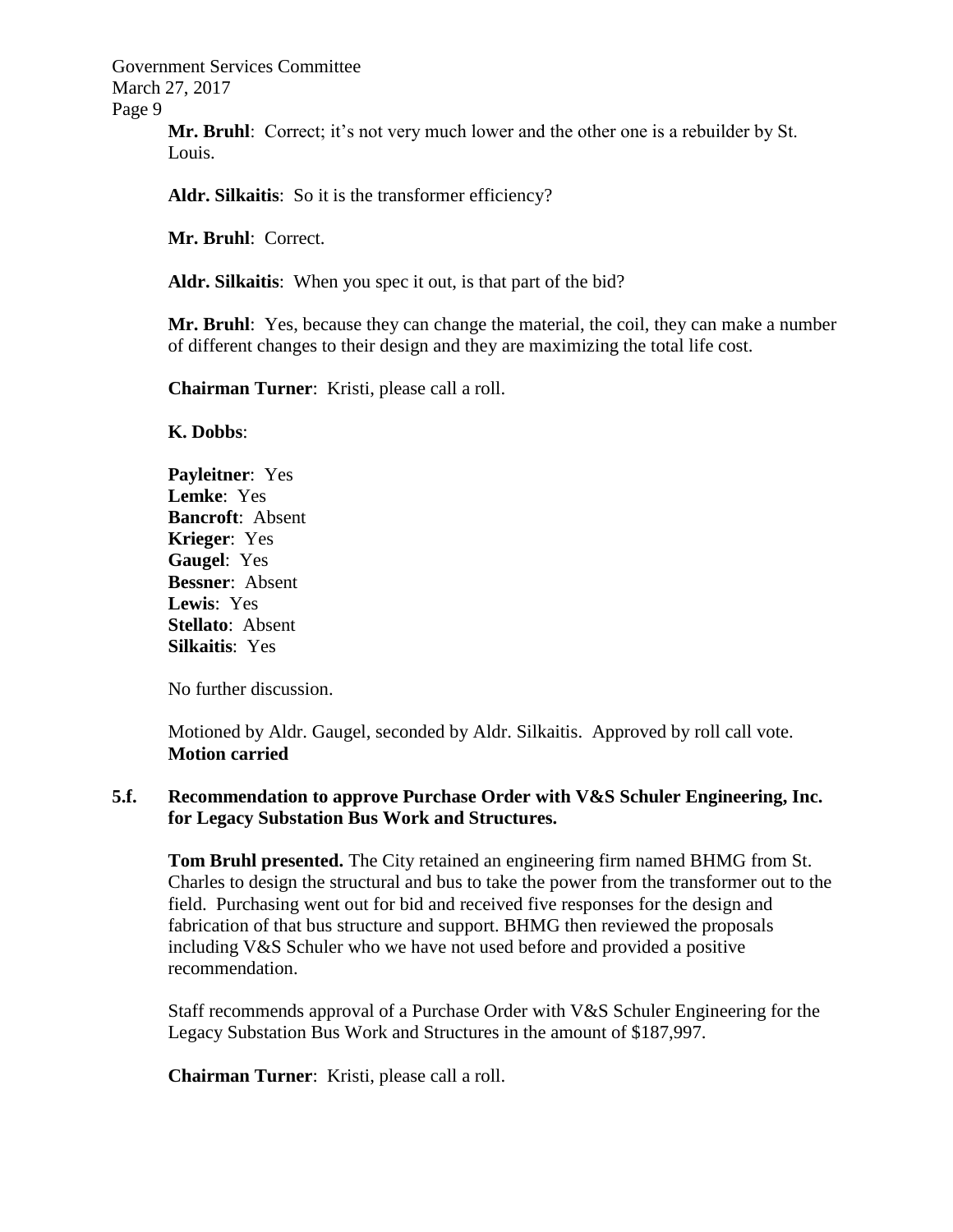### **K. Dobbs**:

**Payleitner**: Yes **Lemke**: Yes **Bancroft**: Absent **Krieger**: Yes **Gaugel**: Yes **Bessner**: Absent **Lewis**: Yes **Stellato**: Absent **Silkaitis**: Yes

No further discussion.

Motioned by Aldr. Lemke, seconded by Aldr. Silkaitis. Approved by roll call vote. **Motion carried**

### **5.g. Recommendation to approve Revised Solar Siting Agreement and Easement with IMEA.**

**Tom Bruhl presented.** We haven't talked about the solar on the other half of the Legacy Substation for a while, and the reason for that is that the deal that IMEA put together did not follow through. The developer had a problem with financing to build the project, so after the mandatory legal steps were taken, the agreement was severed late last year and we requested that they look at the second provider, which is a company called Altorfer Caterpillar; Caterpillar is getting into the solar business. IMEA went back to the drawing board and started over with Altorfer who has recently done a project in Rantoul for another municipality.

The previous agreement had the old developers name on it and also the previous developer was going to incorporate an energy storage battery with the solar plant and this developer is not interested in doing that, which technically makes it much easier for us.

The land is currently viewed as not needed in the next 20 years, but there are buy-out provisions in the event that we did want to use the station.

**Aldr. Gaugel**: There is no additional cost to the City for the new vendor, correct?

**Mr. Bruhl**: Correct; it is maintained by a third party and they sell the power to IMEA and we buy it back from IMEA. We have no maintenance responsibilities and if for some reason the plant goes defunct, there is language in the agreement that they have to remove it.

**Aldr. Lemke**: When you say the agreement has been severed, it was really an agreement with the IMEA driving this, correct?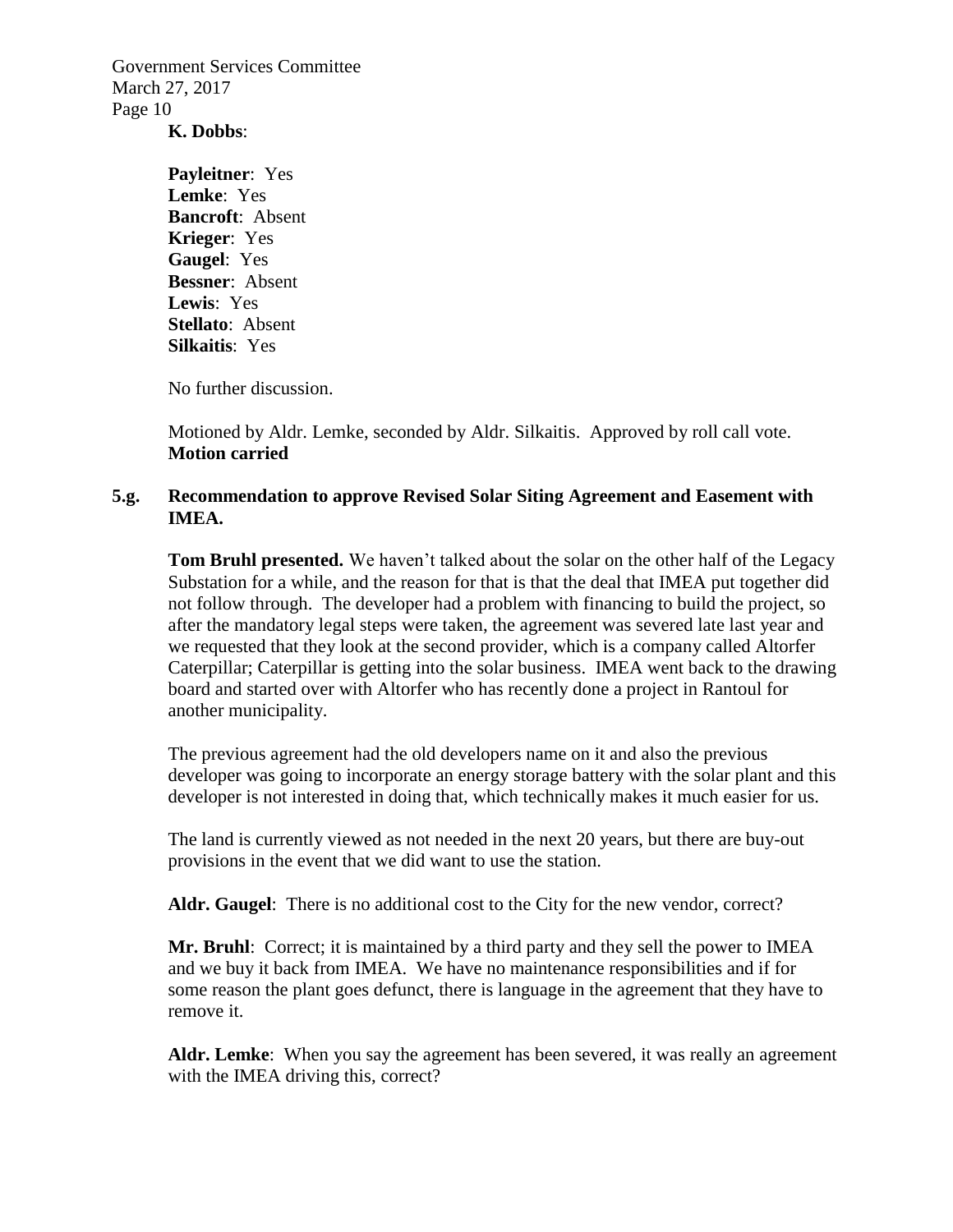> **Mr. Bruhl**: Yes; **IMEA** contracted with the company to build it and they had to come to the City to get a Siting Agreement that they could put it on our land. The City agreed to let this third party put the solar plant on our property and gave them an easement.

**Aldr. Lemke**: This is compatible with our voltage requirements?

**Mr. Bruhl**: It's our southeast quadrant which is 2/3 of our load with the Industrial Park, so it is actually the best place for it.

**Chairman Turner**: The City has no liability?

**Mr. Bruhl**: We are indemnified for everything.

**Aldr. Payleitner**: I have to abstain until I research this further because there might be a conflict.

**Chairman Turner**: Kristi, please call a roll.

**K. Dobbs**:

**Payleitner**: Abstain **Lemke**: Yes **Bancroft**: Absent **Krieger**: Yes **Gaugel**: Yes **Bessner**: Absent **Lewis**: Yes **Stellato**: Absent **Silkaitis**: Yes

No further discussion.

Motioned by Aldr. Gaugel, seconded by Aldr. Lemke. Approved by roll call vote with one abstention. **Motion carried**

### **5.h. Recommendation to approve Traffic Signal Maintenance Contract with Meade, Inc.**

**Karen Young presented.** The City owns and maintains eight traffic signals and one pedestrian signal that are maintained through this annual maintenance contract. The City's traffic signal maintenance contractor provides 24 hour emergency maintenance to our traffic signal system, routine inspections that require preventative maintenance which are performed on a monthly basis and annual inspections are completed for our mast arms and signal poles.

The proposed maintenance contract was put out to open bid with three contractors submitting bids. The low bid was received by Meade Electric of McCook, IL in the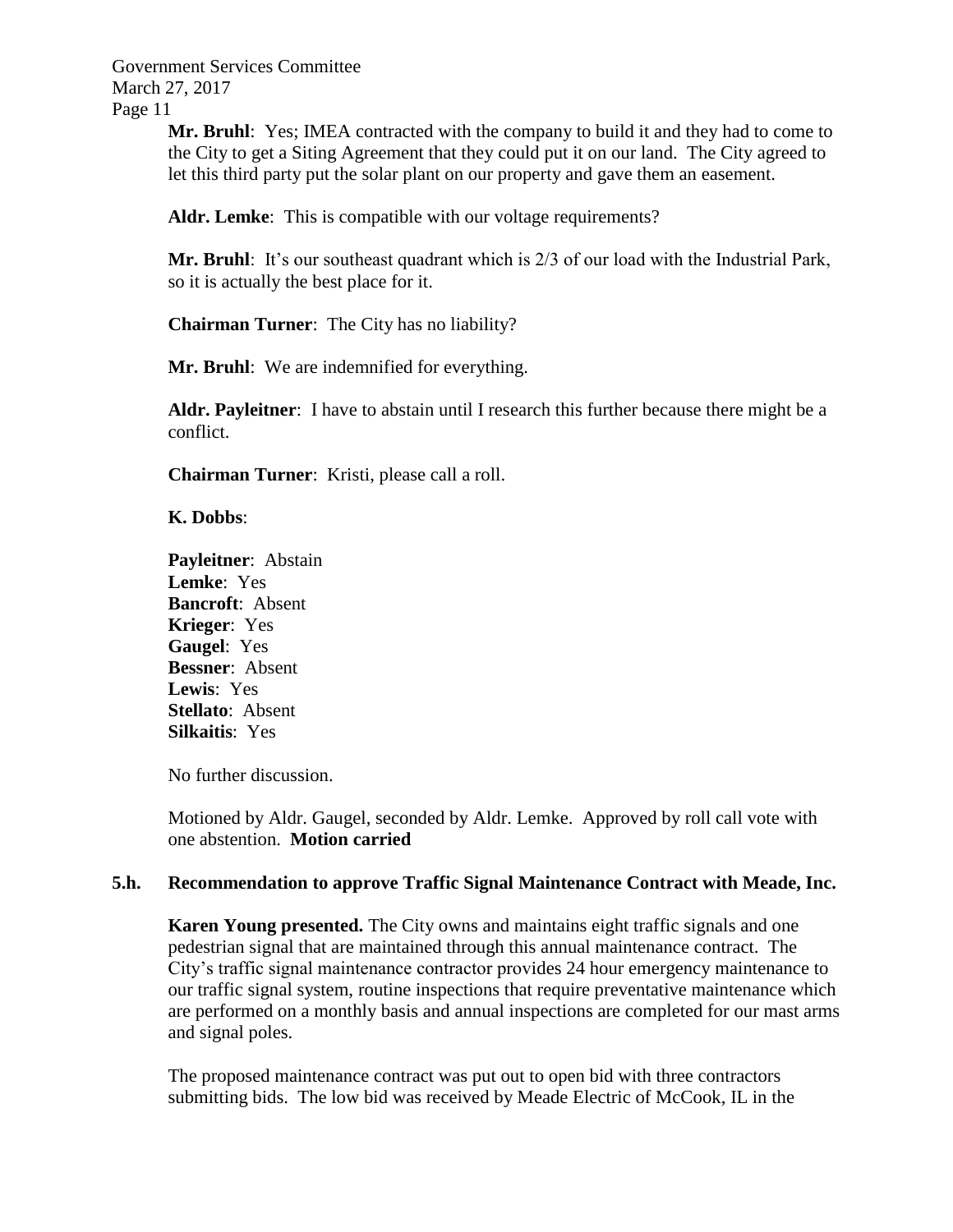> amount of \$15,984 with a max allowable annual increase of 2.75%. The bid this year is approximately \$2,000 lower than last year and Meade Electric has been the City's traffic signal maintenance contractor for many years and we have been very satisfied with the work that they have performed.

> Staff is recommending approval of the Traffic Signal Maintenance Contract with Meade, Inc. in the amount of \$15,984 for FY 17/18 with the option for Staff to execute a contract for FY 18/19 and FY 19/20 with the max allowable annual contract increase of 2.75%.

**Aldr. Gaugel**: The wording in the contract says "this contract generally includes continuous maintenance of traffic signal systems"; what does "generally" mean? What isn't covered under that?

**Mrs. Young**: If a vehicle runs off the road and takes out a traffic signal, that is above and beyond the maintenance contract.

**Aldr. Gaugel**: Is that billed on a predetermined rate schedule?

**Mrs. Young**: Knock downs are based on the job. We don't have many of those happen, but we do on the rare occasion. Everything on the maintenance contract is covered at 100% so there is no pricing for that.

No further discussion.

Motioned by Aldr. Gaugel, seconded by Aldr. Krieger. Approved by voice vote. **Motion carried**

## **5.i. Recommendation to award Contract for Roadway Testing Services to Infrastructure Management Services (IMS).**

**Karen Young presented.** The City utilized the services of Infrastructure Management Services in both 2009 and 2012 to complete a City-wide street condition analysis. This type of analysis is completed every four to five years to get appropriate data on the current conditions of our roadways. Staff is proposing to complete a re-analysis of the roadway system in 2017. This work generally includes coverage of over 135 miles of roads of testing surface conditions for all the different variables; they also use a machine called a Dynaflect machine to get deflection testing which tells us what is going on underneath the pavement so we can get an all-encompassing understanding of what our pavement structure is looking like and how it's deteriorating over time.

This also includes updates to our Pavement Management Software Program and provides connectivity to our GIS system and photo images for every block that they drive. The proposal provided by IMS is based on a northeast Illinois partnering contract which is a consortium of north and northwest Chicago area municipalities which was established in 2011 by a group of Northshore City and Village Managers to easily acquire quality services at favorable prices. IMS was selected by this group to provide pavement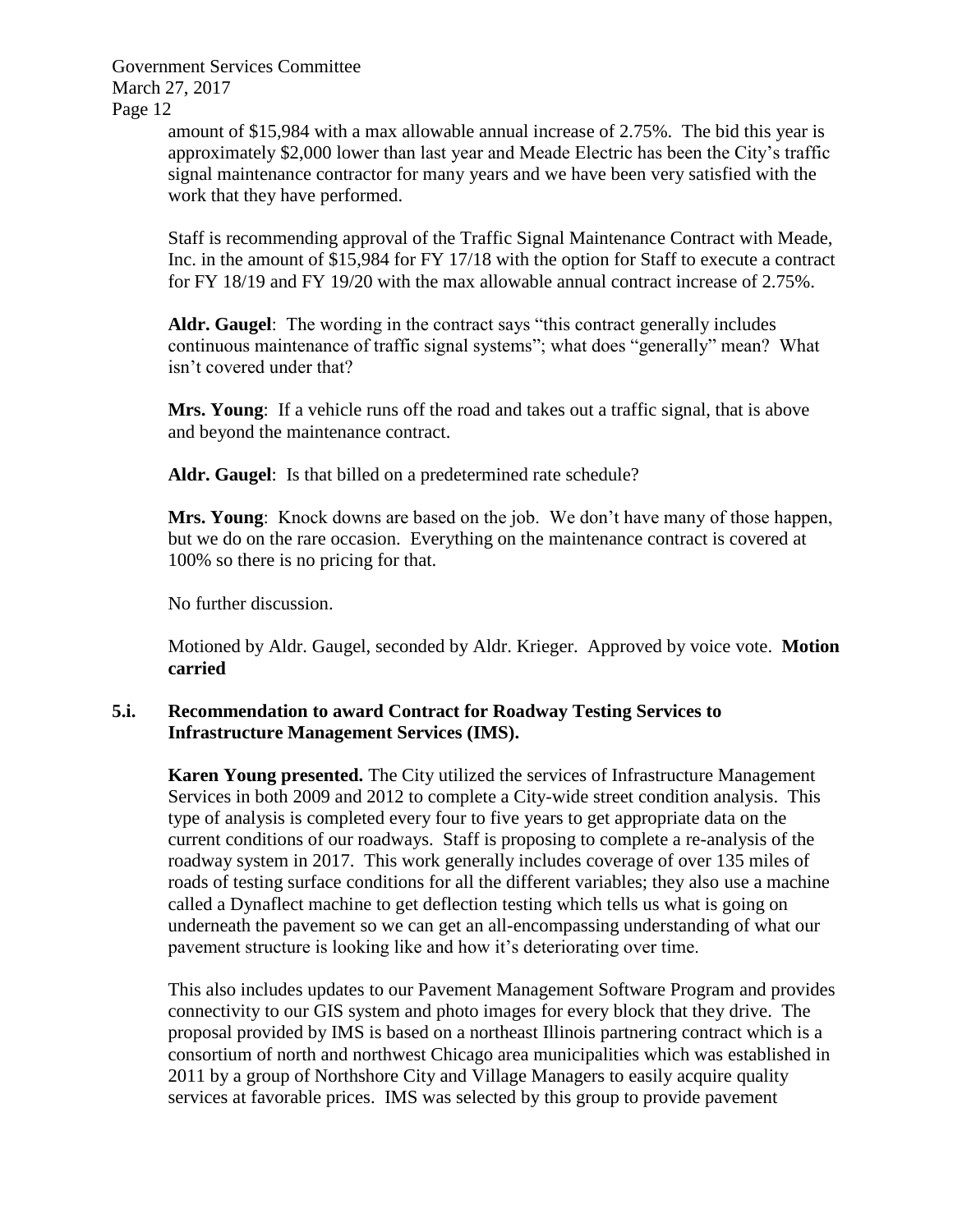> management engineering services to member agencies; we are not a member agency but IMS has always been very generous to the Fox Valley Communities that utilize them to provide us that member pricing. The reference municipalities selected IMS based on their reputation, the pricing and proprietary Pavement Pro Management Software developer experience. We have been pleased with the work performed by IMS and staff is recommending approval to award a contract for roadway testing services to IMS in an amount not to exceed \$59,831.

**Aldr. Lemke**: Is this annual?

**Mrs. Young**: No, it's typically every four to five years so we are at the end of the life of the data that we currently have.

Aldr. Lemke: So the cost is for four or five year process?

**Mrs. Young**: Yes.

**Aldr. Payleitner**: Is the review done every four or five years, or is it done annually for four or five years?

**Mrs. Young:** It is done every four to five years.

No further discussion.

Motioned by Aldr. Krieger, seconded by Aldr. Gaugel. Approved by voice vote. **Motion carried**

### **5.j. Presentation of Proposed 2017 Roadway Projects.**

**Karen Young presented.** The program for this year will include two separate construction contracts so you will see two different contracts come through for your approval in the future. The first is what you would typically see as our MFT Street Program; all of the streets shown on the map are included in the MFT Program with the exception of  $37<sup>th</sup>$  and  $38<sup>th</sup>$  Avenue. The type of work under that contract is our typical repairs to curbs, sidewalks, underground utilities and roadway resurfacing. The design work for this contract is completed and is currently out for public bid. We anticipate being back in front of you for the MFT Street Program approval contract next month with construction to take place generally between June and September.

The second contract that we will be completing this year is a little different; it's called Full Depth Reclamation. The location of these projects will be on  $37<sup>th</sup>$  and  $38<sup>th</sup>$  Avenue which are in our East Side industrial park. Construction in an industrial park can be difficult; many operations for the businesses can run 24/7 which makes construction in these areas quite difficult. We want to keep our businesses up and running but we also need to maintain our roads. We have been looking at different technology for these areas. The work in this contract will include the typical curb repairs, sidewalk repairs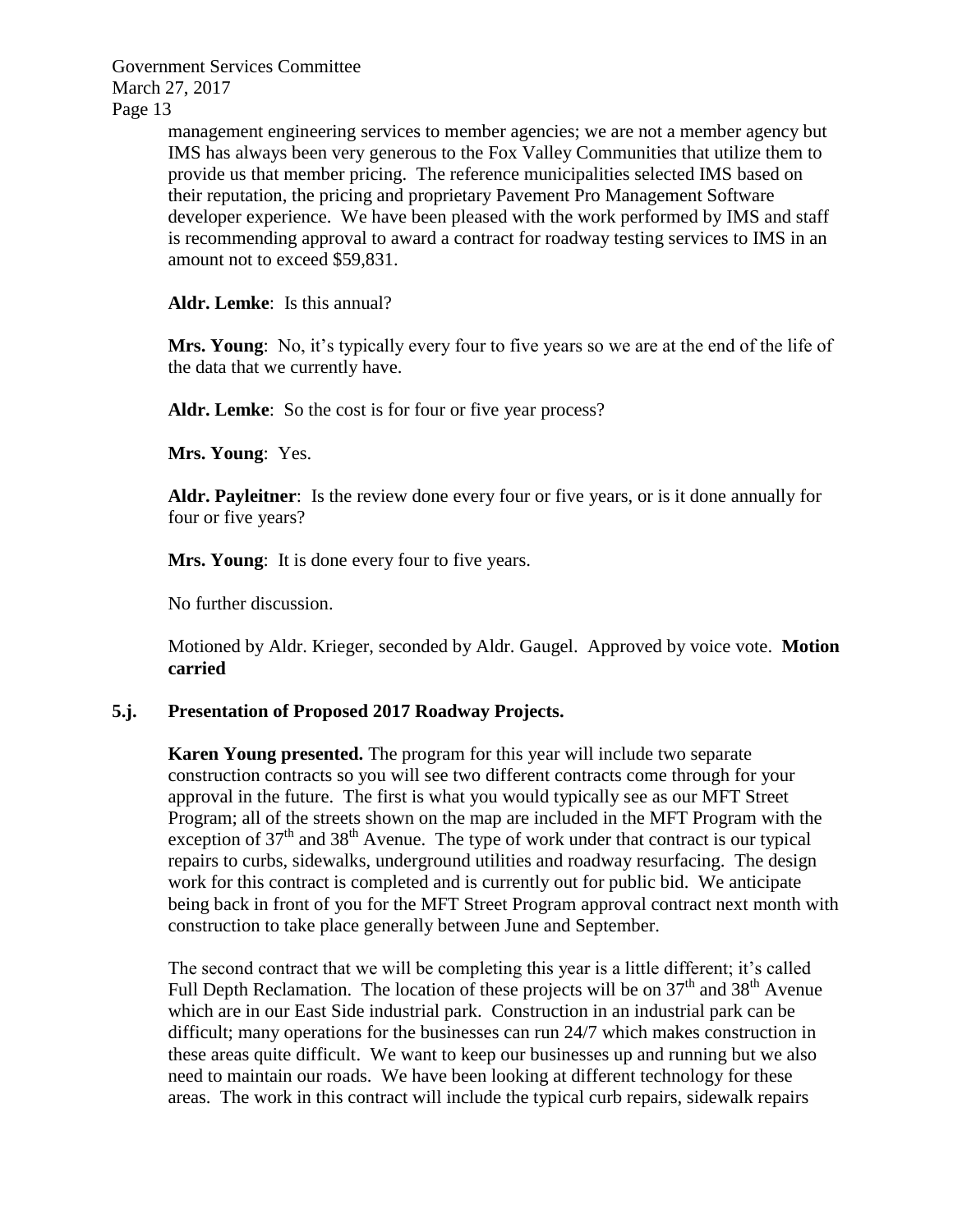> and utility repairs. What is different under this contract is the treatment we are looking to do on the pavement. Instead of completing the pavement reconstruction, we are looking at doing reclamation which is basically a recycling process of the base material of the roadway and injection Portland cement material. By doing this process, we will be able to keep the businesses open for as long as possible and will be minimizing any shut downs in those areas. This will be very positive for our industrial park; we have been talking with our neighboring communities who have completed this work and been satisfied with it as well.

> As part of this process, we are starting to send out surveys to all the property owners to ask them questions regarding details specific to their business before we finish our contracts for this project. We have not scheduled specific timing when this will be out to bid, but we anticipate sometime this summer with construction to be completed this fall.

> **Aldr. Payleitner**: I would like to compliment Karen; I have asked her many questions off-line and she is always very responsive. I've communicated with Karen and the rest of Public Works that streets are one of the few things in our City that has a direct impact on our citizens. It seems that every time I come to Karen with a request from a citizen regarding a street that I think looks pretty bad by comparison, and it's not on the list. I would like to see more funding for more street repair.

> **Aldr. Lemke**: Have we considered alternatives to do something half way and extend the life of a road?

**Mrs. Young:** Those are things you will see in the future; we have been doing a lot of work regarding that to get more streets done yet still provide a quality product.

**Aldr. Lewis**: Many of the projects that you budgeted have come in under budget. Is there any chance of using some of that money that we saved on our wish list of extra streets?

**Mrs. Young**: We can certainly talk with Finance about that. MFT funding is very specific; we cannot add more streets to it without going through the full process again. But we have been trying to add projects to the list. We are also working on getting grants for additional funding.

**Aldr. Payleitner**: To Aldr. Lewis' point; just in the items offered tonight, we have a budget to actual amount savings of \$270,000.

**Chairman Turner**: We really do not resurface or repair our streets out of the general fund as a rule; it's mostly MFT?

**Mrs. Young**: No; there is funding,  $37<sup>th</sup>$  and  $38<sup>th</sup>$  are being funded out of the general fund and you'll notice the larger projects over the last few years have been funded through the general fund.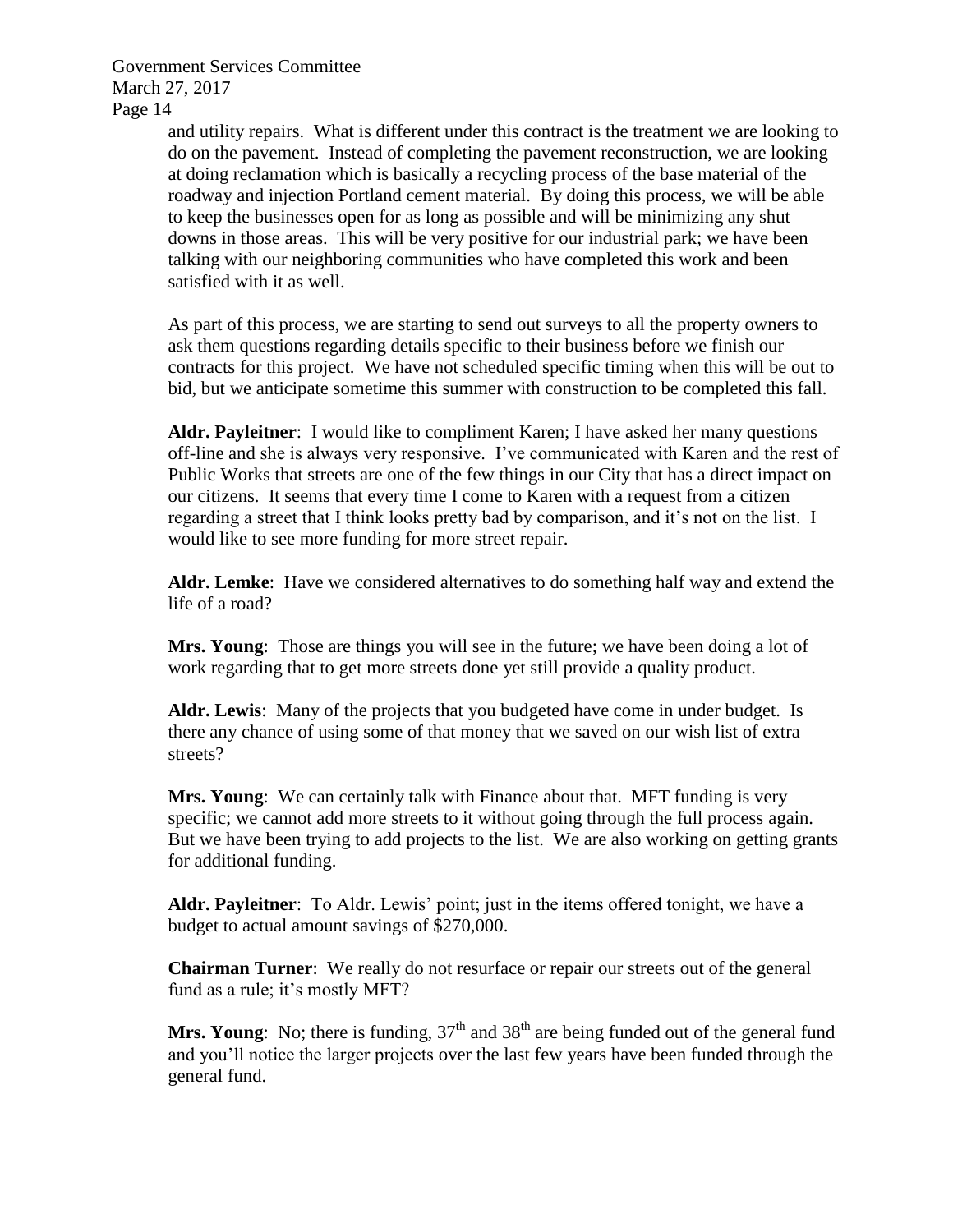> **Chairman Turner**: I was under the impression that for both Tyler Road and Peck Road we got a lot of money from the county.

**Mrs. Young**: Yes, you are correct. Those were funded through the Council of Mayors through LAFO funding and we matched the difference.

No further discussion.

## **5.k. Recommendation to approve Renewal of the Farm Land Lease and Biosolids Application Agreement.**

**Tim Wilson presented.** Biosolids is the final dry product that comes out of our Wastewater Plant and it's fully recyclable and used for farm renewal. The Manger brothers and the City have had a long term relationship with this 40 acre land lease by the west side Wastewater Treatment Facility. They have been very good partners. Mangers' has remained competitive with local farm rates. Staff recommends renewal of a three year term from 2017 to 2019.

The second part of the contract is for Biosolids application. The City produces 4,000 cubic yards of Biosolids annually. As part of this agreement, Manger's agreed to low rates to apply on to City owned farm land plus an additional 500 acres that he either owns and/or manages.

The City attorney has reviewed and approved the final agreement. Staff recommends to waive the bid procedure for the Biosolids application portion and approve the Farm Land Lease and Biosolids Agreement with Manger Brothers farm.

No further discussion.

Motioned by Aldr. Lemke, seconded by Aldr. Krieger. Approved by voice vote. **Motion carried**

## **5.l. Recommendation to award Contract Amendment Agreement for Engineering Services for Sub-Basin SC02 Flow Monitoring Study to Engineering Enterprises, Inc.**

**Tim Wilson presented.** Last fall we enjoyed warm and dry weather, but that did not serve us well for our flow monitoring study. We can still get the flow monitoring done before Phase 2, and I would like to add some additional items to this contract so we don't fall behind on Phase 2.

The first phase is flow monitoring of the same basin, eight monitors for eight weeks. That will be an additional \$29,000 to the contract. I am moving forward some costs that would have occurred later in the season such as the communication plan, the additional Council presentation on smoke testing, sewer line modeling, Rt. 31 condition assessments and field surveying.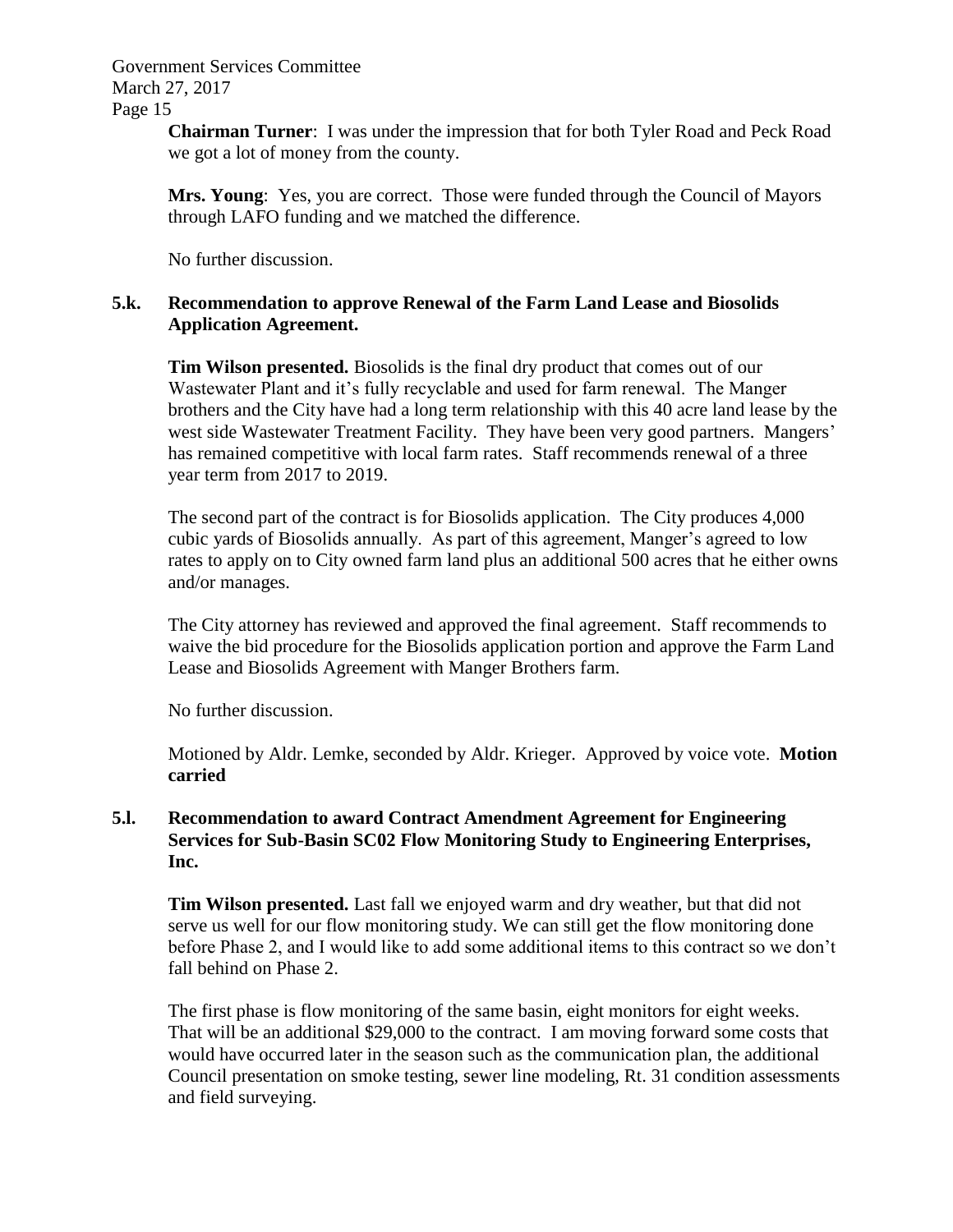> Staff recommends awarding an amended agreement to Engineering Enterprises, Inc. in a fixed amount of \$59,724.

**Aldr. Krieger**: What happens if we don't have any rain?

**Mr. Wilson**: If we have the same issue this spring, we may be back here asking for more funding, but we did look at historical patterns for rain and took the best rainy months for the fall and now we have chosen the best rainy months in the spring which is from May to June.

No further discussion.

Motioned by Aldr. Lewis, seconded by Aldr. Payleitner. Approved by voice vote. **Motion carried**

## **5.m. Recommendation to award Agreement for Engineering Services for Sub-Basin WOR-West Flow Monitoring Study to Engineering Enterprises, Inc.**

**Tim Wilson presented.** This will be for flow monitoring and will be conducted at the same time as SC02. There is additional funding available if we don't get rainy weather.

Staff recommends awarding an agreement for engineering services for Sub-Basin WOR West flowing monitoring study to Engineering Enterprises, Inc. in the amount of \$49,753.

No further discussion.

Motioned by Aldr. Krieger, seconded by Aldr. Lewis. Approved by voice vote. **Motion carried**

## **5.n. Recommendation to award Proposal for Materials Storage Structure.**

**AJ Reineking presented.** The City recently solicited proposals for the purchase and installation of a Storage Structure for stone materials and spoils at the Public Works Annex facility on South Avenue.

This facility used to be a location that IDOT ran their maintenance operations out of before constructing their current facility on Route 38. The City now uses this facility for remote storage of seasonal equipment and to stage materials such as black dirt, stone  $\&$ gravel, and spoils. The bins used to separate the various stone materials were originally constructed by IDOT out of concrete. The walls of these bins are failing and need to be removed.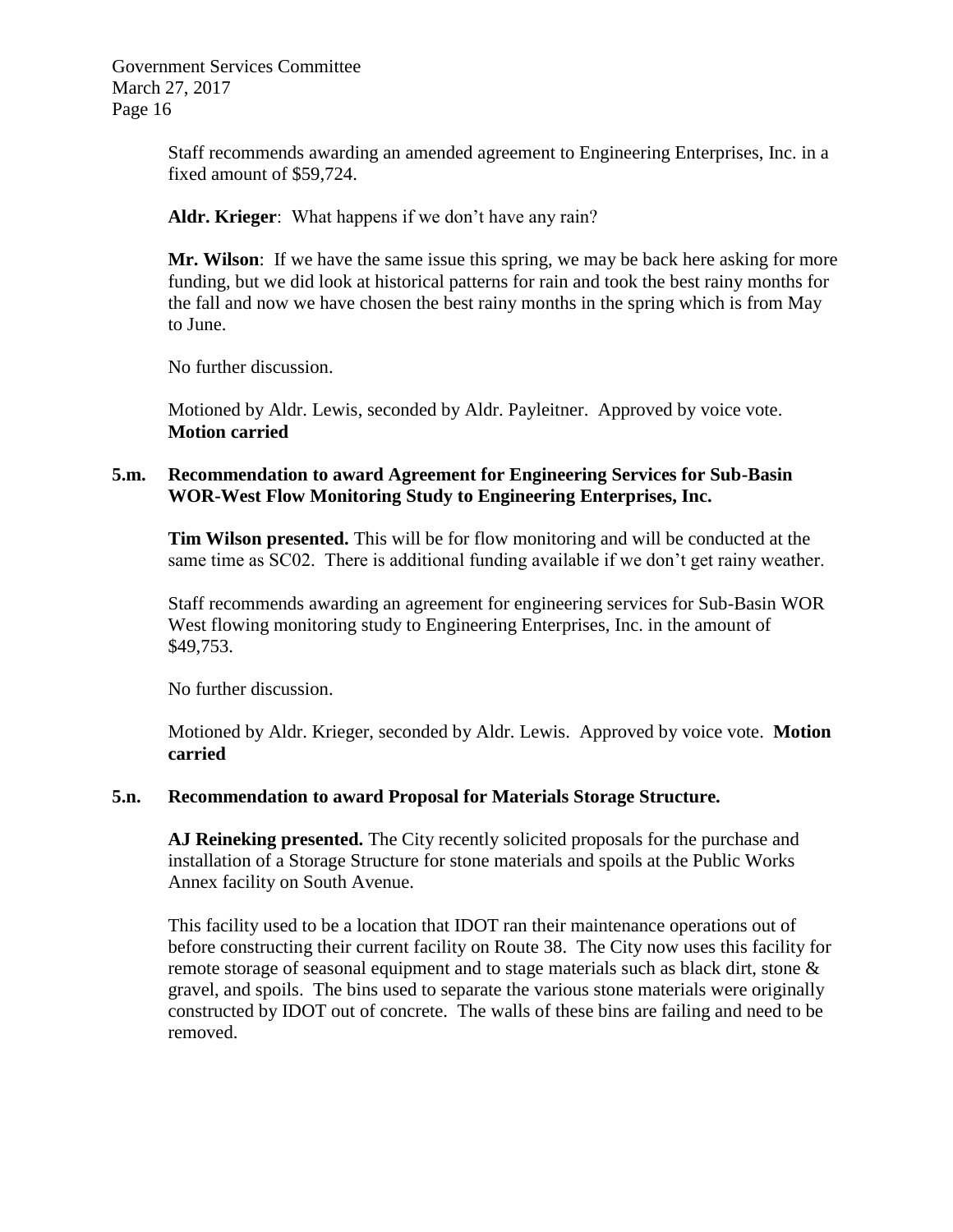> In constructing new bins, the Department would like to erect a roof over the piles. Covering the piles will prevent silt from running off during rain events, and will prevent ice from forming on the stone in the winter. We requested proposals for a pre-engineered fabric tension structure to meet this need. A similar structure is already being utilized to cover black dirt on this site.

The City received two (2) proposals that were responsive to the request. Of the two qualified proposals that we received, the 50' x 30' structure submitted by Greenfield Contractors, LLC of Bradford, IL was the lowest price per square foot, and the most advantageous option for the City when factoring cost and size. Greenfield submitted an Accu-steel structure, which is an industry leader in the fabric tension structure arena and is used in many similar applications across the country.

It's my recommendation to Award the Proposal for Material Storage Structure to Greenfield Contractors, LLC in the submitted bid amount, not to exceed \$41,762.61.

No further discussion.

Motioned by Aldr. Lemke, seconded by Aldr. Krieger. Approved by voice vote. **Motion carried**

## **5.o. Recommendation to award the Bid for Streetlight Maintenance Services.**

**AJ Reineking presented**. The City recently solicited bids for Street Light Maintenance and Repair Services for the 3,241 street lights throughout the community.

Maintenance includes bulb, ballast, photocell, fixture, or power source replacement as a result of failure. This is the first year that these services have been bid, as this work has historically been performed by the Electric Linemen.

However, staff feels that this is an opportunity to allow the linemen to focus their efforts on the maintenance and repair of the electric distribution system and substations without sacrificing service to our residents.

The bid solicitation received two (2) responsive bids with Meade, Inc. being the lowest bidder. Meade is the City's current traffic signal maintenance contractor and has been very responsive to the City's needs.

It's my recommendation to Award the bid for Street Light Maintenance services to Meade, Inc. in the submitted bid rates, with an expected annual cost of \$99,867.00.

No further discussion.

Motioned by Aldr. Krieger, seconded by Aldr. Gaugel. Approved by voice vote. **Motion carried**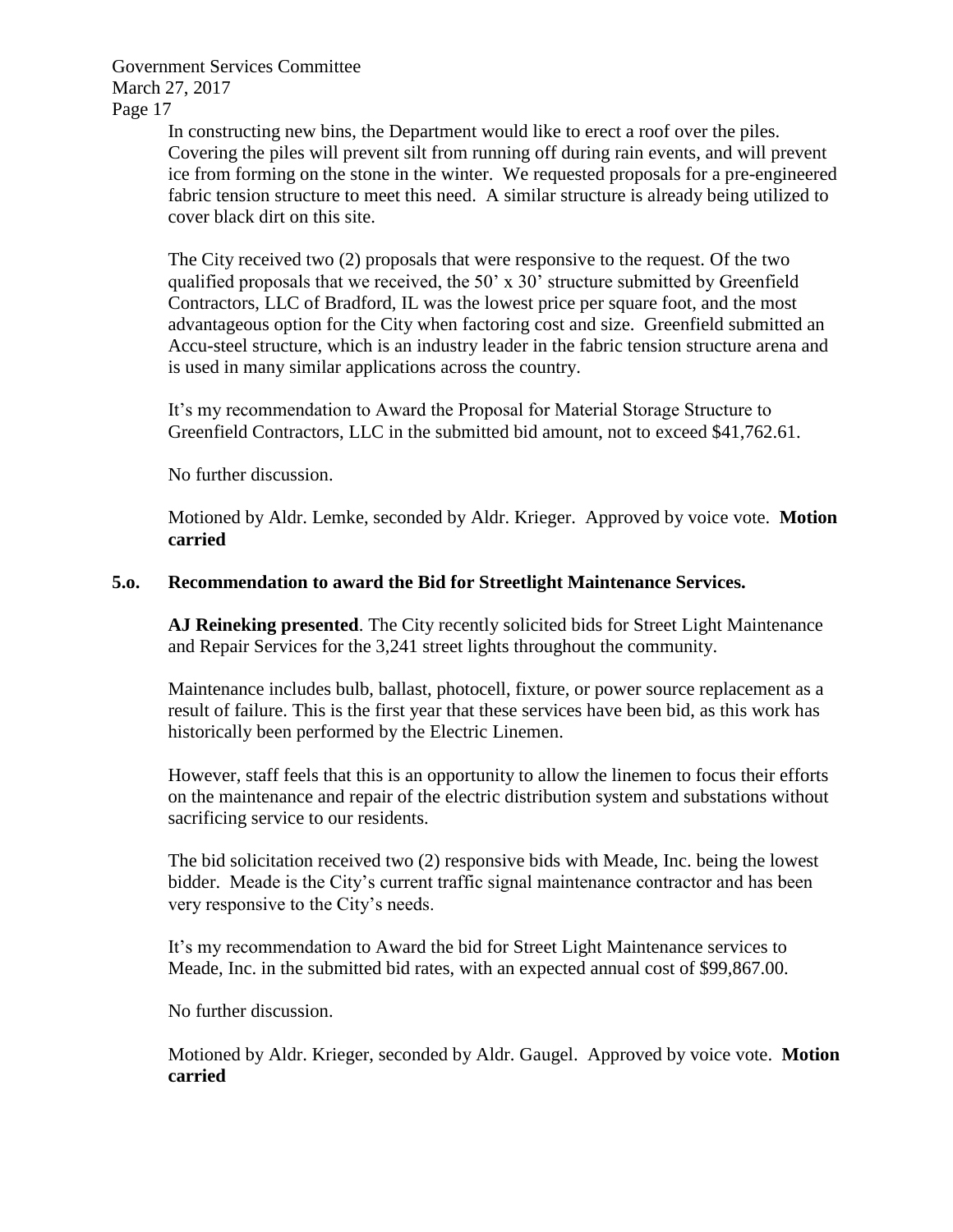#### **5.p. Recommendation to award the Bid for Hauling Services.**

**AJ Reineking presented.** The City recently solicited bids for the purchase of Hauling Services for Fiscal Year 2017/18. Hauling Services are utilized throughout the year for spoils removal associated with work conducted across the public works department, including roadway patching, water main breaks, Electrical digs, Tree removals and Storm sewer point repairs.

We received four (4) responses to the bid with S. Schroeder Trucking, Inc. being the lowest responsive, responsible bidder across all categories. Schroeder is the City's current hauling contractor. They've been very responsive and flexible with our needs throughout the last year.

It's my recommendation to Award the Bid for Hauling Services to S. Schroeder Trucking, Inc. in the submitted bid rates, with an annual anticipated cost not to exceed \$80,000.00.

No further discussion.

Motioned by Aldr. Lewis, seconded by Aldr. Krieger. Approved by voice vote. **Motion carried**

### **5.q. Recommendation to award the Bid for Stone and Gravel Materials.**

**AJ Reineking presented.** The City recently solicited bids for the purchase of Stone & Gravel Materials for Fiscal Year 2017/18. Stone & Gravel are utilized throughout the year to backfill trenches and pits associated with underground utility work, they're used as base for roadway repairs, as well as for ditch or basin stabilization in Stormwater applications.

We received five (5) responses to the bid with Viking Brothers, Inc. of Aurora, IL, being the lowest responsive, responsible bidder across base bid categories.

After reviewing the bids and the items that Viking Brothers submitted "No Bids" on, we feel that we can competitively acquire those materials from another provider without any notable administrative or operational disruption.

It's my recommendation to Award the Bid for Stone & Gravel Materials to Viking Brothers, Inc. in the submitted bid rates, with an annual anticipated cost of \$54,765.00.

**Aldr. Gaugel**: So the four items that they no bid on; are those very low volume items that we would potentially use?

**Mr. Reineking**: They are items that we don't stock pile.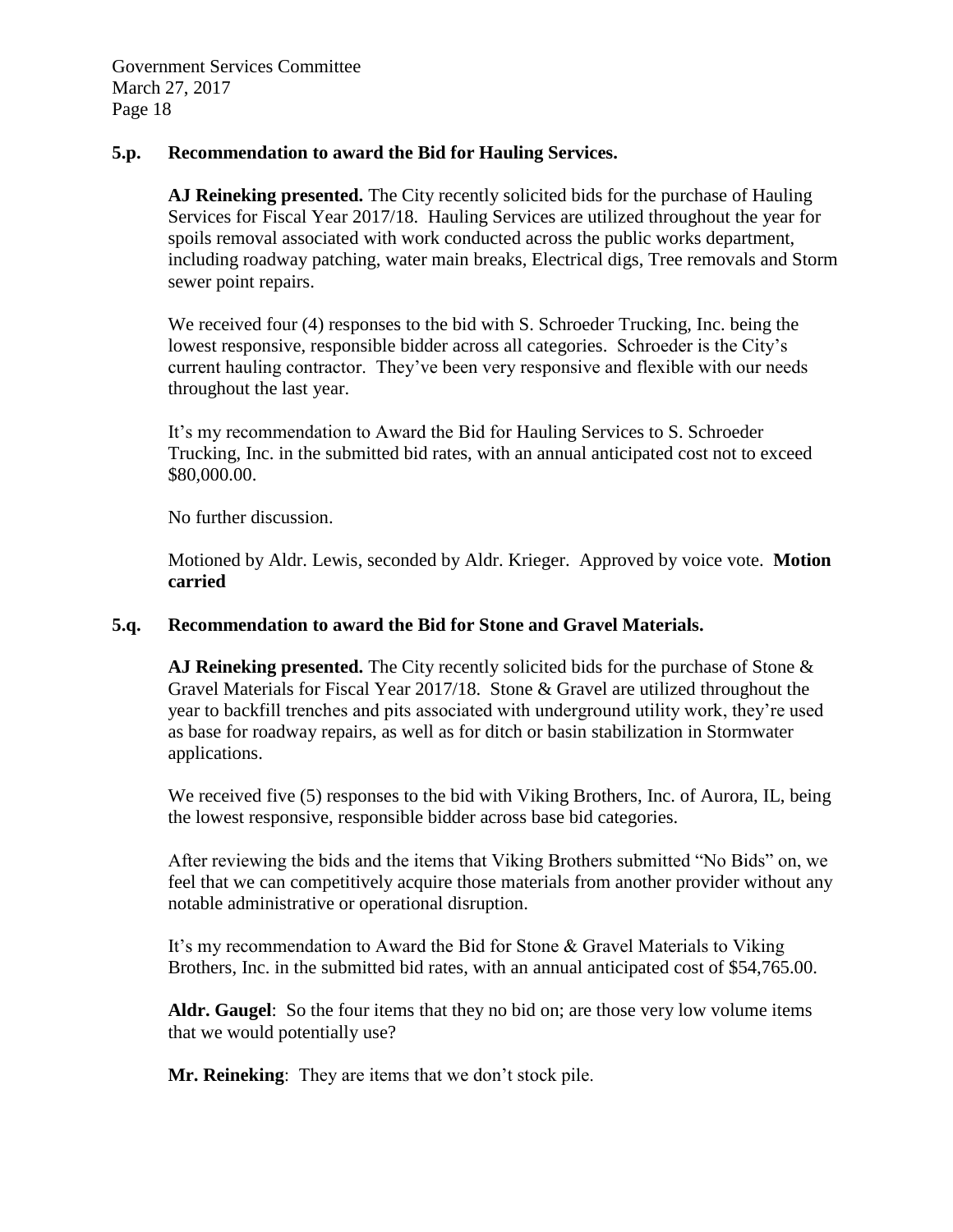> **Aldr. Gaugel**: By going into an agreement with Viking or Schroeder, we would be paying whatever spot prices and couldn't take advantage of economies of scale such as with Schroeder but if the volume is so low, it's probably negligible anyway. I bet if you were to go to Schroeder for those, the price is going to go up.

**Mr. Reineking**: I understand your point, but I would anticipate that given our relationship with Schroeder in the hauling arena that they would maintain our prices especially since it's so competitive and across the board with the others.

**Chairman Turner**: Kristi, please call a roll.

**K. Dobbs**:

**Payleitner**: Yes **Lemke**: Yes **Bancroft**: Absent **Krieger**: Yes **Gaugel**: Yes **Bessner**: Absent **Lewis**: Yes **Stellato**: Absent **Silkaitis**: Yes

No further discussion.

Motioned by Aldr. Krieger, seconded by Aldr. Lewis. Approved by roll call vote. **Motion carried**

### **5.r. Recommendation to award the Bid for Asphalt Materials.**

**AJ Reineking presented.** The City recently solicited bids for the purchase of Asphalt Materials for the 2017 construction season. This is the physical material that we use for in-house roadway patches and repairs.

We received three responses to the bid with Plote Construction of Hoffman Estates being the lowest responsive, responsible bidder. The City has utilized materials from Plote in the past and they have met our expectations and IDOT standards.

It's my recommendation to Award the Bid for the provision of Asphalt Materials to Plote Construction, Inc. in the submitted bid rates, with an annual anticipated cost of \$82,038.00.

**Chairman Turner**: To follow up on Aldr. Lewis' earlier point, we are coming in low on a lot of these bids. Maybe we can think about where to spend the budgeted money.

No further discussion.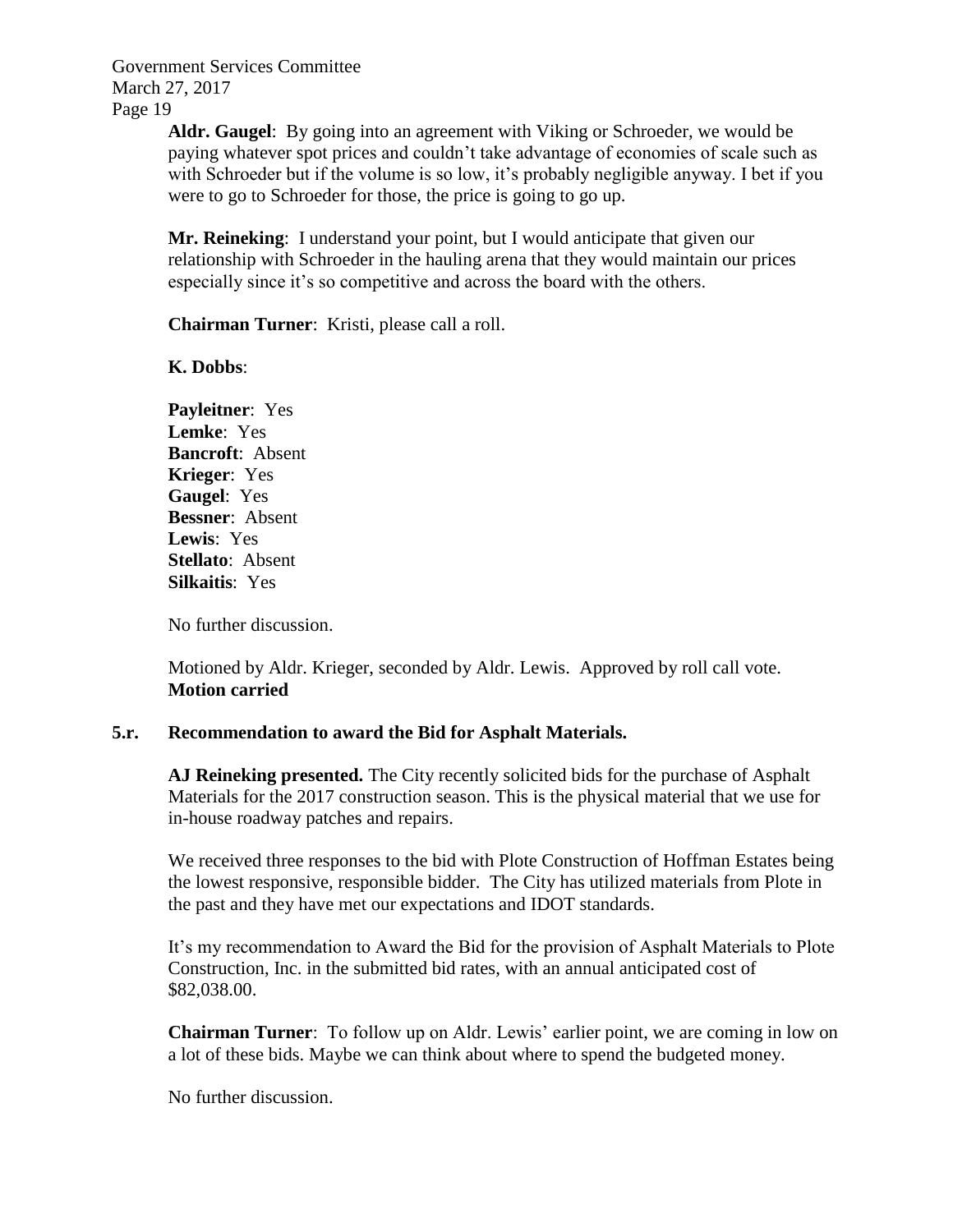> Motioned by Aldr. Krieger, seconded by Aldr. Gaugel. Approved by voice vote. **Motion carried**

### **6. Executive Session.**

**Mr. Koenen**: Yes, there is an Executive Session regarding Property Acquisition.

## **7. Additional items from Mayor, Council, Staff or Citizens.**

**Mayor Rogina**: Chairman Turner, I will not be here next month, so for me, this is the last meeting you will serve as Government Services Chair. I want to take this opportunity to thank you for all you do; being the Chair goes beyond just running the meeting and I appreciate all you do.

**Chairman Turner**: Thank you, Mayor.

**Aldr. Lewis**: I wanted to announce that over the weekend I heard from America in Bloom. We have entered the competition once again and our judging dates will be July 13-14 and we will have two judges in the City. I look forward to hosting the judges and being successful again this year.

### **8. Move to go into Executive Session.**

Motion by Aldr. Lemke, seconded by Aldr. Gaugel. No additional discussion. Approved unanimously by voice vote. **Motion carried.**

**Chairman Turner**: Kristi, please call a roll.

## **K. Dobbs**:

**Payleitner**: Yes **Lemke**: Yes **Bancroft**: Absent **Krieger**: Yes **Gaugel**: Yes **Bessner**: Absent **Lewis**: Yes **Stellato**: Absent **Silkaitis**: Yes

### **9. Adjournment from Executive Session.**

Motion by Aldr. Krieger, seconded by Aldr. Lemke. No additional discussion. Approved unanimously by voice vote. **Motion carried.**